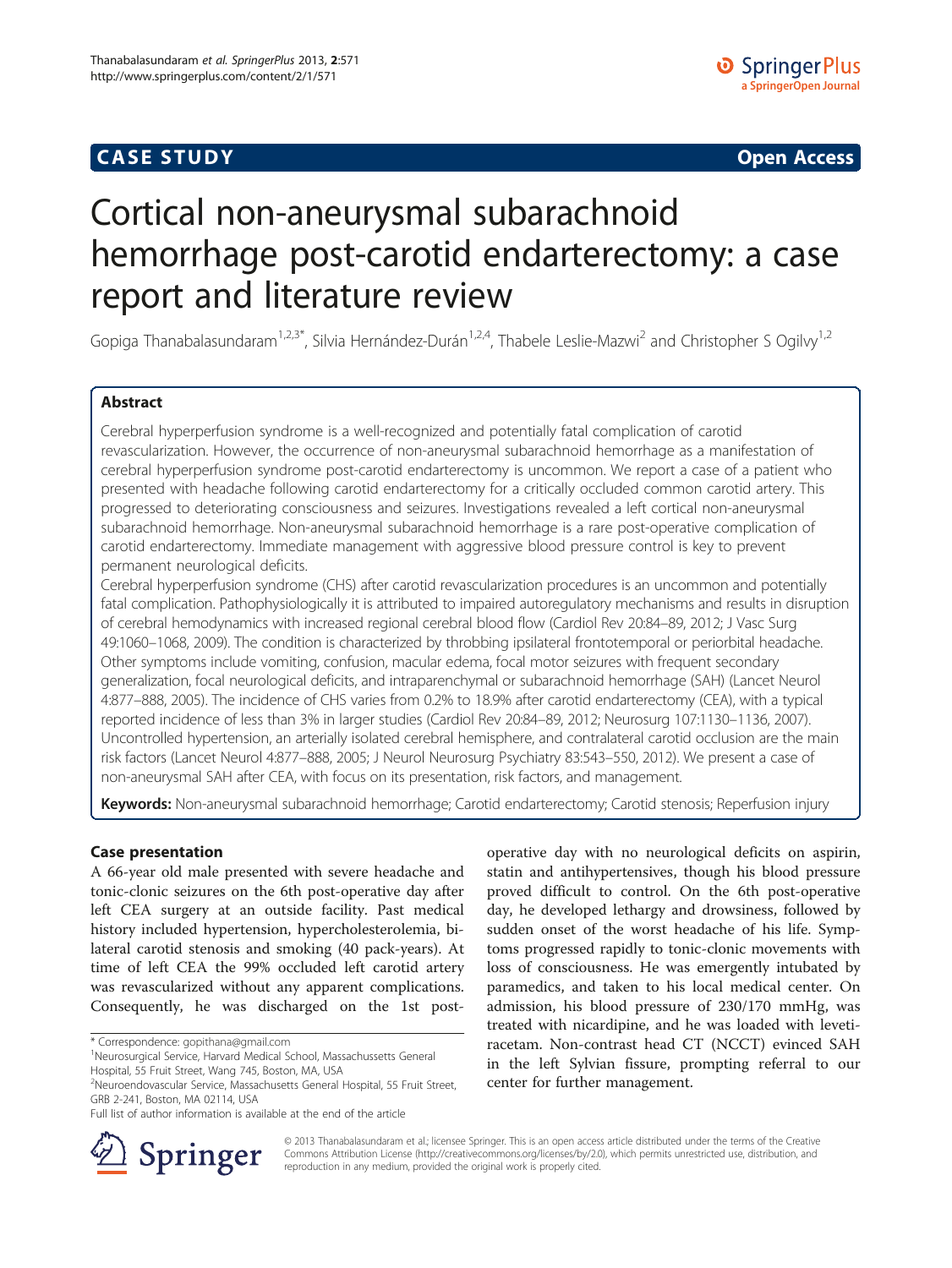

Upon admission at our center, examination demonstrated moderate right hemiplegia. Six units of platelets were transfused, and his aspirin was held in order to manage the patient's bleeding and counteract the antiaggregation treatment he had. He was started on nimodipine for vasospasm prophylaxis, while continuing on nicardipine for blood pressure control, and levetiracetam for seizure prevention. NCCT confirmed left cortical SAH (see Figure 1), most pronounced in the left frontal and temporal lobe sulci, while CTA showed hypervascularity on the left, but was negative for aneurysm or vascular malformations. His left internal carotid artery was patent, while the right one showed known critical stenosis at its bifurcation. MR perfusion exhibited mild hyperperfusion in the left MCA territory, while the right MCA territory showed hypoperfusion, consistent with the near occlusion of the right ICA (Figure 2). Furthermore, several cortical FLAIR and T2 hyperintensities were observed, that likely reflected sequeale of the recent seizure activity.

Blood pressure control in the Neurosciences Intensive Care unit over the course of several days produced improvement and the patient was discharged to a rehabilitation hospital, able to walk, with mild confusion.

# **Discussion**

In this report, we describe a case of isolated left-sided SAH 6 days after ipsilateral CEA surgery. No evidence of intraparenchymal hemorrhage or other explanation for the SAH was found. SAH as a manifestation of CHS after CEA is an extremely rare complication; Ogasawara et al. report a  $0\%$  incidence of SAH in the CEA (n = 1596) subgroup of their retrospective review of 4494 patients (Ogasawara et al. [2007](#page-2-0)), whereas McDonald et al. report it as being the least common form of CHS in 203 post-CEA patients (McDonald et al. [2011](#page-2-0)). To our knowledge, there are only 2 previous cases that report this phenomenon (Bodenant et al. [2010](#page-2-0)); (Dalton [1992\)](#page-2-0).

In 1992 SAH was described in a 62-year old Caucasian woman 5 days post-CEA surgery with no neurological

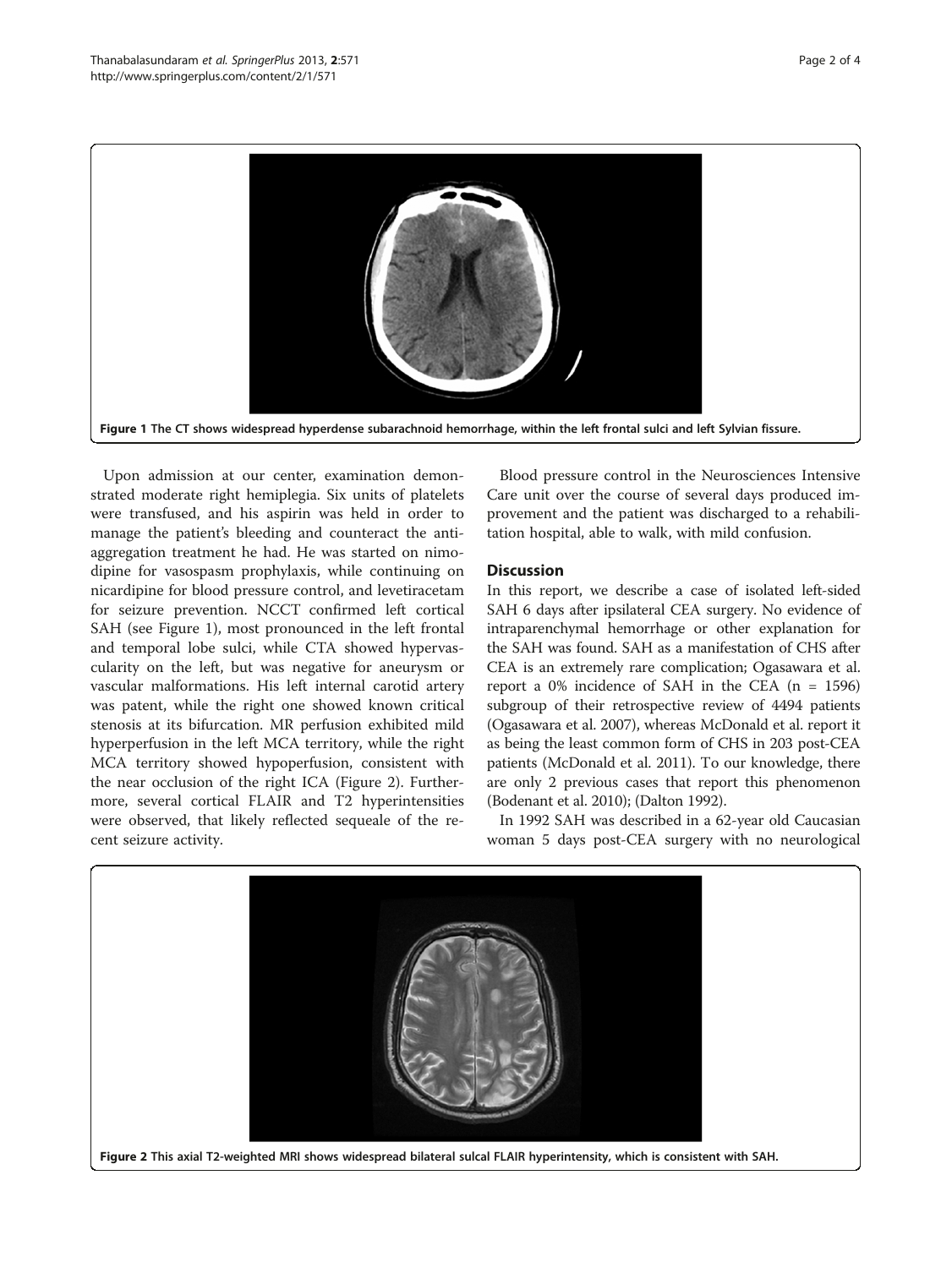<span id="page-2-0"></span>deficits (Dalton 1992). In 2010 a 74-year old male who presented with left-sided hemiplegia, left visual and sensory neglect, fluctuant altered consciousness and partial motor seizure 9 days following a right CEA was reported (Bodenant et al. 2010). Neuroimaging confirmed a frontal SAH but was negative for aneurysms and vascular malformations. In contrast to our patient, that patient developed vasospasm in the middle cerebral artery. In both these cases, as in our patient, the likely source of the hemorrhage was rupture of small dilated, cortical vessels experiencing elevated flow and pressures following restoration of normal ICA flow.

Post-operative hypertension has been identified as one of the most important risk factors predisposing to CHS in post-CEA patients (Lieb et al. 2012; Ogasawara et al. 2007; van Mook et al. [2005\)](#page-3-0), and Bouri et al. report reduced odds for intracranial hemorrhage when systolic blood pressure is maintained at <140 – 160 mmHg postoperatively (Bouri et al. 2011). Our patient was difficult to maintain normotensive in the post-operative period, and presented with blood pressures of 230/170 mmHg, which likely contributed to development of CHS and the subsequent SAH. A recent study reinforces the importance of treating hypertension to minimize neurological deficits (Wellman & Koide [2013](#page-3-0)), supporting the strict blood pressure control the patient underwent.

An isolated cerebral hemisphere, whose perfusion is dependent solely upon the ipsilateral carotid artery, is also a risk factor for CHS (Moulakakis et al. 2009; Moulakakis et al. [2012\)](#page-3-0). While our patient did not have an incomplete Circle of Willis, he had bilateral carotid stenosis, and his CTA showed severe right ICA narrowing, which has been associated with an increased likelihood of developing CHS (Pyysalo et al. 2011), likely through disruption of autoregulatory mechanisms. However, on the other hand, a recent paper earlier this year has found that the degree of contralateral stenosis was not significant in the development in cerebral hyper-perfusion. These results indicate that further research has to be done in the field of contralateral stenosis (Maas et al. 2013).

The risk of significant vasospasm developing from a cortical SAH in this clinical context is minimal, and was not a significant management concern in this case. If concern is higher, due to a significant hemorrhagic component in the basal cisterns, consideration may be given to the use of nimodipine, and longer inpatient monitoring, with cerebrospinal fluid drainage as indicated. Anticonvulsants (used to treat his presumed seizures at onset) are important to ensure adequate seizure control because the spikes in systolic blood pressure during seizure activity can further worsen the established CHS (Connolly et al. 2012).

This case demonstrates the importance of aggressively controlling hypertension in patients after their CEA

surgery. The presence of one or more risk factors for CHS demands particular vigilance and outpatient blood pressure monitoring on discharge. The case also highlights a rare presentation of CHS. Appropriate aggressive management of this complication through blood pressure reduction, seizure control and antispasmodic therapy (if indicated) decrease the risk of mortality and neurological deficits (Pyysalo et al. 2011).

## Consent

Informed consent was obtained from the patient for the publication of this report and any accompanying images.

### Competing interests

The authors report no conflict of interest concerning the materials or methods used in this study or the findings specified in this paper.

#### Authors' contributions

GT was part of the medical and surgical team looking after patient in the intensive care unit, participated in the management of the patient and drafted the manuscript. SH participated in drafting the manuscript. TLM was part of the medical team looking after patient in the intensive care unit, participated in the management of the patient and edited the manuscript. CSO was part of the surgical team looking after patient in the intensive care unit, participated in the management of the patient and reviewed the manuscript. All authors read and approved the final manuscript.

#### Author details

1 Neurosurgical Service, Harvard Medical School, Massachussetts General Hospital, 55 Fruit Street, Wang 745, Boston, MA, USA. <sup>2</sup>Neuroendovascular Service, Massachusetts General Hospital, 55 Fruit Street, GRB 2-241, Boston, MA 02114, USA. <sup>3</sup>University College London Medical School, Gower Street, London WC1E 6BT, UK. <sup>4</sup>Universidad de Costa Rica, Ciudad Universitaria Rodrigo Facio, San Pedro de Montes de Oca, San José, Costa Rica.

#### Received: 16 August 2013 Accepted: 15 October 2013 Published: 29 October 2013

#### References

- Bodenant M, Leys D, Lucas C (2010) Isolated subarachnoidal hemorrhage following carotid endarterectomy. Case Rep Neurol 2(2):80–84
- Bouri S, Thapar A, Shalhoub J, Jayasooriya G, Fernando A, Franklin I, Davies A (2011) Hypertension and the post-carotid endarterectomy cerebral hyperperfusion syndrome. Eur J Vasc Endovasc Surg 41:229–237
- Connolly E, Rabinstein A, Carhuapoma J, Derdeyn C, Dion J, Higashida R et al (2012) Guidelines for the management of aneurysmal subarachnoid hemorrhage: a guideline for healthcare professionals from the American heart association/ American stroke association. Stroke 43(6):1711–1737
- Dalton M (1992) Subarachnoid hemorrhage after carotid endarterectomy. J Vasc Surg 16(5):799
- Lieb M, Shah U, Hines G (2012) Cerebral hyperperfusion syndrome after carotid intervention: a review. Cardiol Rev 20:84–89
- Maas MB, Kwolek CJ, Hirsch JA, Jaff MR, Rordorf GA (2013) Clinical risk predictors for cerebral hyperperfusion syndrome after carotid endarterectomy. J Neurol Neurosurg Psychiatry 84:569–572, doi:10.1136/jnnp-2012-303659
- McDonald R, Cloft H, Kallmes D (2011) Intracranial hemorrhage is much more common after carotid stenting than after endarterectomy: evidence from the national inpatient sample. Stroke 42:2782–2787
- Moulakakis K, Mylonas S, Sfyroeras G, Andrikopoulos V (2009) Hyperperfusion syndrome after carotid revascularization. J Vasc Surg 49:1060–1068
- Ogasawara K, Sakai N, Kuroiwa T, Hosoda K, Iihara K, Toyoda K et al (2007) Intracranial hemorrhage associated with cerebral hyperperfusion syndrome following carotid endarterectomy and carotid artery stenting: retrospective review of 4494 patients. J Neurosurg 107:1130–1136
- Pyysalo L, Niskakangas T, Keski-Nisula L, Kähärä V, Öhman J (2011) Long term outcome after subarachnoid haemorrhage of unknown aetiology. J Neurol Neurosurg Pyschiatry 82(11):1264–1266